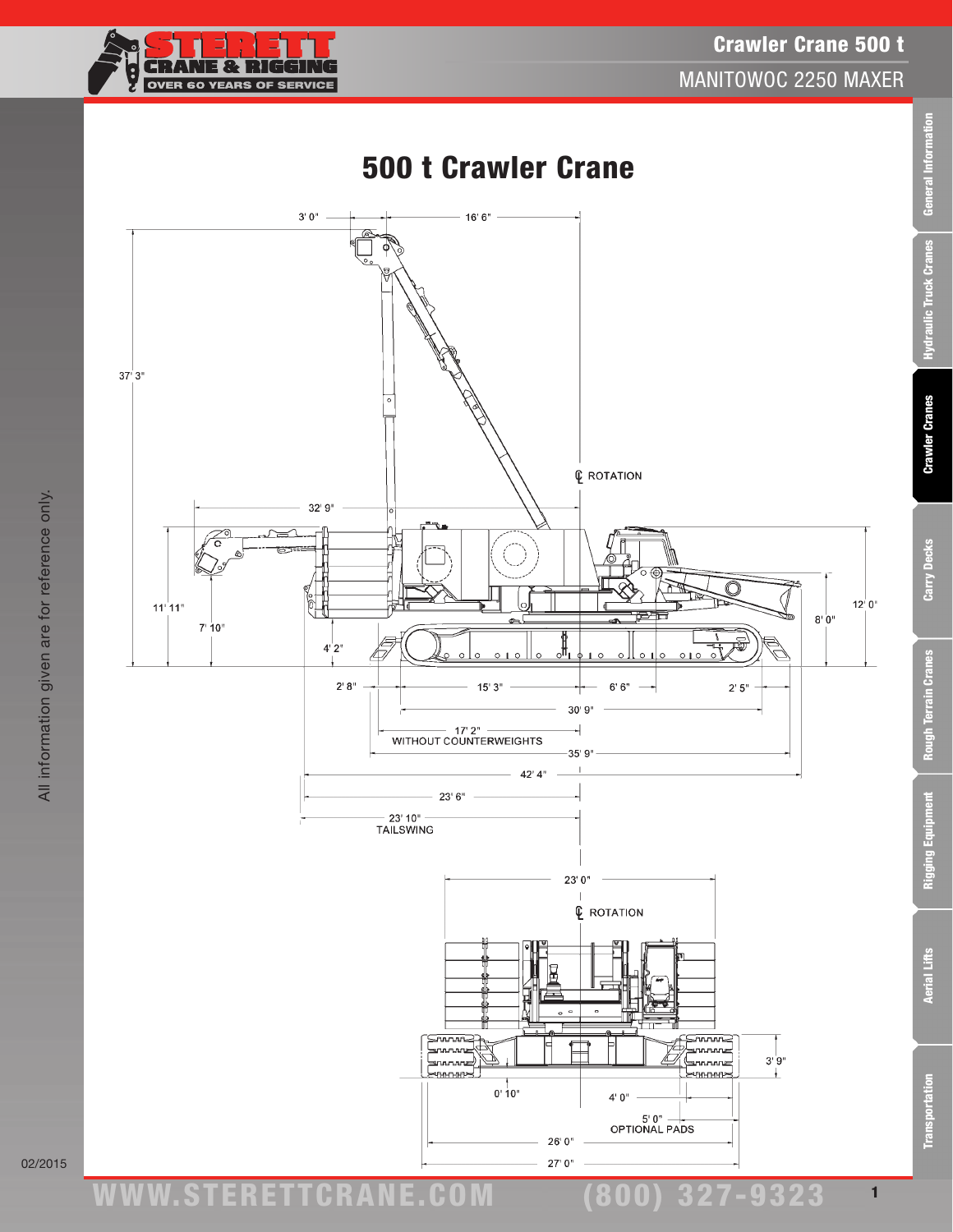## 500 t Crawler Crane MANITOWOC 2250 MAXER







**Counterweight arrangement** 

Rigging Equipment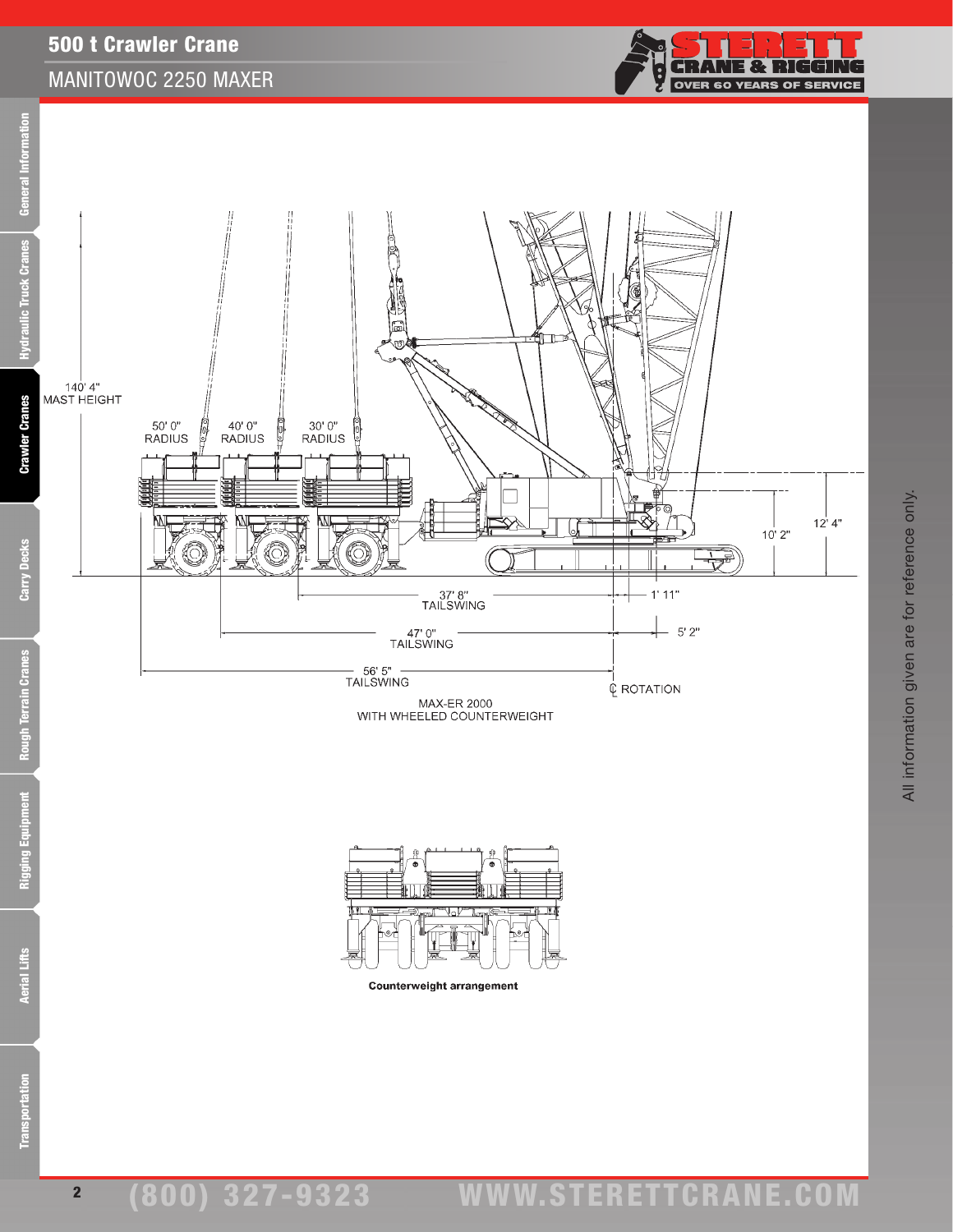







 $\mathsf{ft}$ 

 $83$ 

8

380

370

9323

3

慧

ww.TDKv.com

ERETTCRANE.CO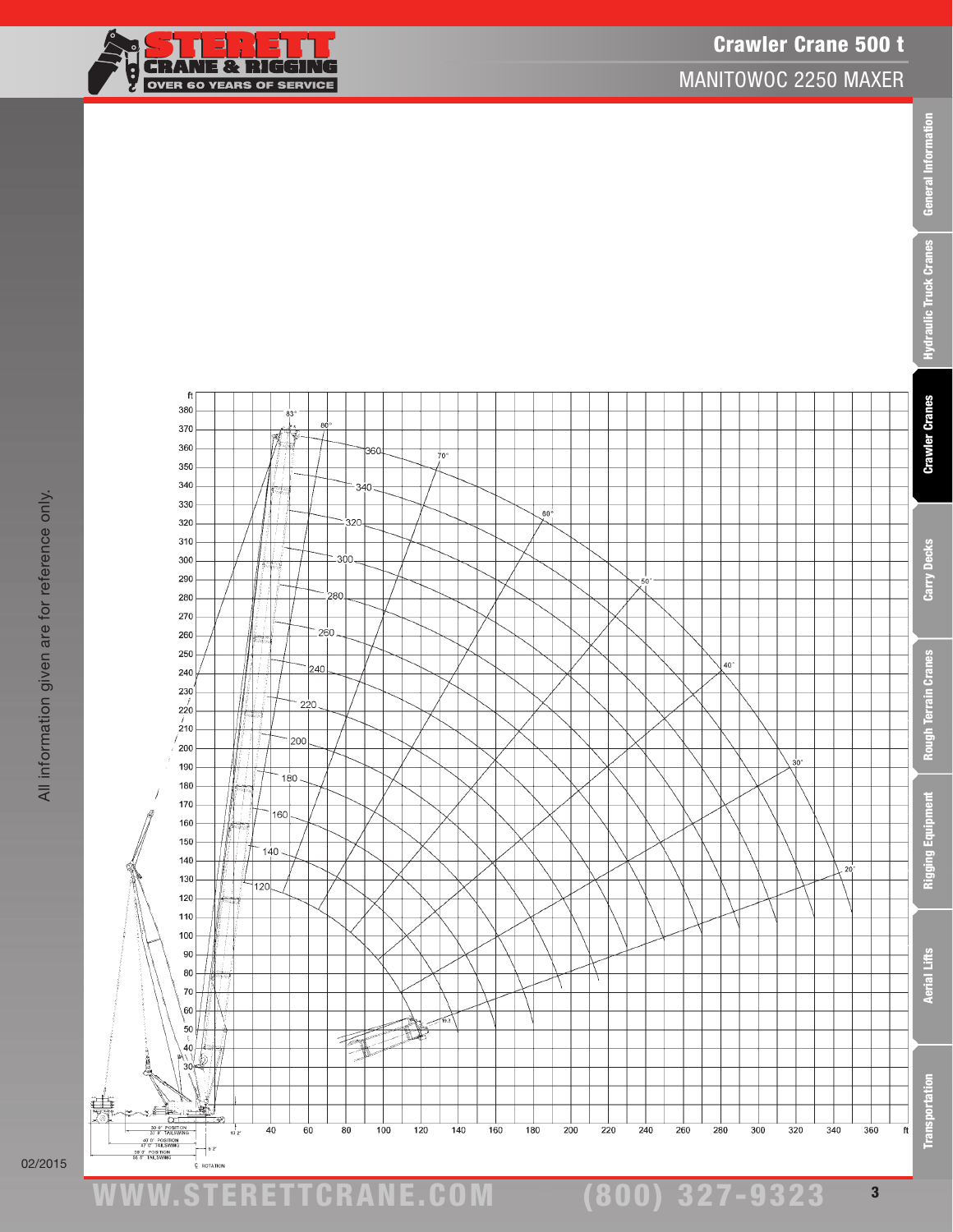## 500 t Crawler Crane MANITOWOC 2250 MAXER

| 120-360 ft |       | 130 ft                                |       | 169,200 lbs |       | 言<br>462,000 lbs<br>50 ft |       | 這<br>$22^{\circ}$ |       | C<br>$360^\circ$ |       | 75<br>75% |     |
|------------|-------|---------------------------------------|-------|-------------|-------|---------------------------|-------|-------------------|-------|------------------|-------|-----------|-----|
| ft         | 120   | 140                                   | 160   | 180         | 200   | 220                       | 260   | 280               | 300   | 320              | 340   | 360       | ft  |
| 25         | 1000  |                                       |       |             |       |                           |       |                   |       |                  |       |           | 25  |
| 30         | 900   | 879                                   | 791.1 |             |       |                           |       |                   |       |                  |       |           | 30  |
| 34         | 862.1 | 860                                   | 791.1 | 712.9       |       |                           |       |                   |       |                  |       |           | 34  |
| 40         | 734.2 | 732.2                                 | 729.4 | 712.9       | 642.5 | 580                       |       |                   |       |                  |       |           | 40  |
| 50         | 586.5 | 584.6                                 | 581.9 | 580.1       | 577.5 | 569.9                     | 455.3 | 387.3             | 332   | 285              |       |           | 50  |
| 60         | 486.3 | 484.5                                 | 481.9 | 480.1       | 477.5 | 476.2                     | 448.2 | 387.3             | 332   | 285              | 247   | 214.3     | 60  |
| 70         | 413.9 | 412.1                                 | 409.6 | 407.9       | 405.2 | 403.9                     | 399.5 | 387.3             | 332   | 285              | 247   | 214.3     | 70  |
| 80         | 359.1 | 357.3                                 | 354.8 | 353.2       | 350.5 | 349.3                     | 344.9 | 342               | 332   | 285              | 247   | 214.3     | 80  |
| 90         | 316.1 | 314.4                                 | 312   | 310.3       | 307.7 | 306.4                     | 302.1 | 299.2             | 297.5 | 285              | 247   | 214.3     | 90  |
| 100        | 281.5 | 279.8                                 | 277.5 | 275.9       | 273.2 | 272                       | 267.6 | 264.8             | 263   | 260.2            | 247   | 214.3     | 100 |
| 120        | 200.5 | 227.6                                 | 225.3 | 223.8       | 221.1 | 219.9                     | 215.6 | 212.8             | 211.1 | 208.2            | 206.4 | 198.2     | 120 |
| 140        |       | 175.1                                 | 187.7 | 186.3       | 183.6 | 182.5                     | 178.2 | 175.4             | 173.7 | 170.9            | 169   | 166.1     | 140 |
| 160        |       |                                       | 152.2 | 157.9       | 155.3 | 154.1                     | 150   | 147.2             | 145.5 | 142.7            | 140.8 | 138       | 160 |
| 180        |       |                                       |       | 133.2       | 133   | 132                       | 127.8 | 125.1             | 123.4 | 120.6            | 118.8 | 116       | 180 |
| 200        |       |                                       |       |             |       | 114.1                     | 110   | 107.3             | 105.7 | 102.9            | 101.1 | 98.3      | 200 |
| 220        |       |                                       |       |             |       |                           | 95.4  | 92.7              | 91.1  | 88.3             | 86.5  | 83.7      | 220 |
| 240        |       |                                       |       |             |       |                           | 83    | 80.4              | 78.8  | 76.1             | 74.1  | 70.6      | 240 |
| 260        |       |                                       |       |             |       |                           |       | 69.9              | 68.2  | 64.8             | 62.6  | 59.2      | 260 |
| 280        |       |                                       |       |             |       |                           |       |                   | 58.2  | 54.9             | 52.8  | 49.3      | 280 |
| 300        |       |                                       |       |             |       |                           |       |                   |       | 46.2             | 44.1  | 40.7      | 300 |
| 320        |       |                                       |       |             |       |                           |       |                   |       |                  | 36.4  | 33.1      | 320 |
| 340        |       |                                       |       |             |       |                           |       |                   |       |                  |       | 26.3      | 340 |
|            |       | with 60,000 lbs carbody counterweight |       |             |       |                           |       |                   |       |                  |       |           |     |

Carry

E

Ŀ

**Crawler Cranes**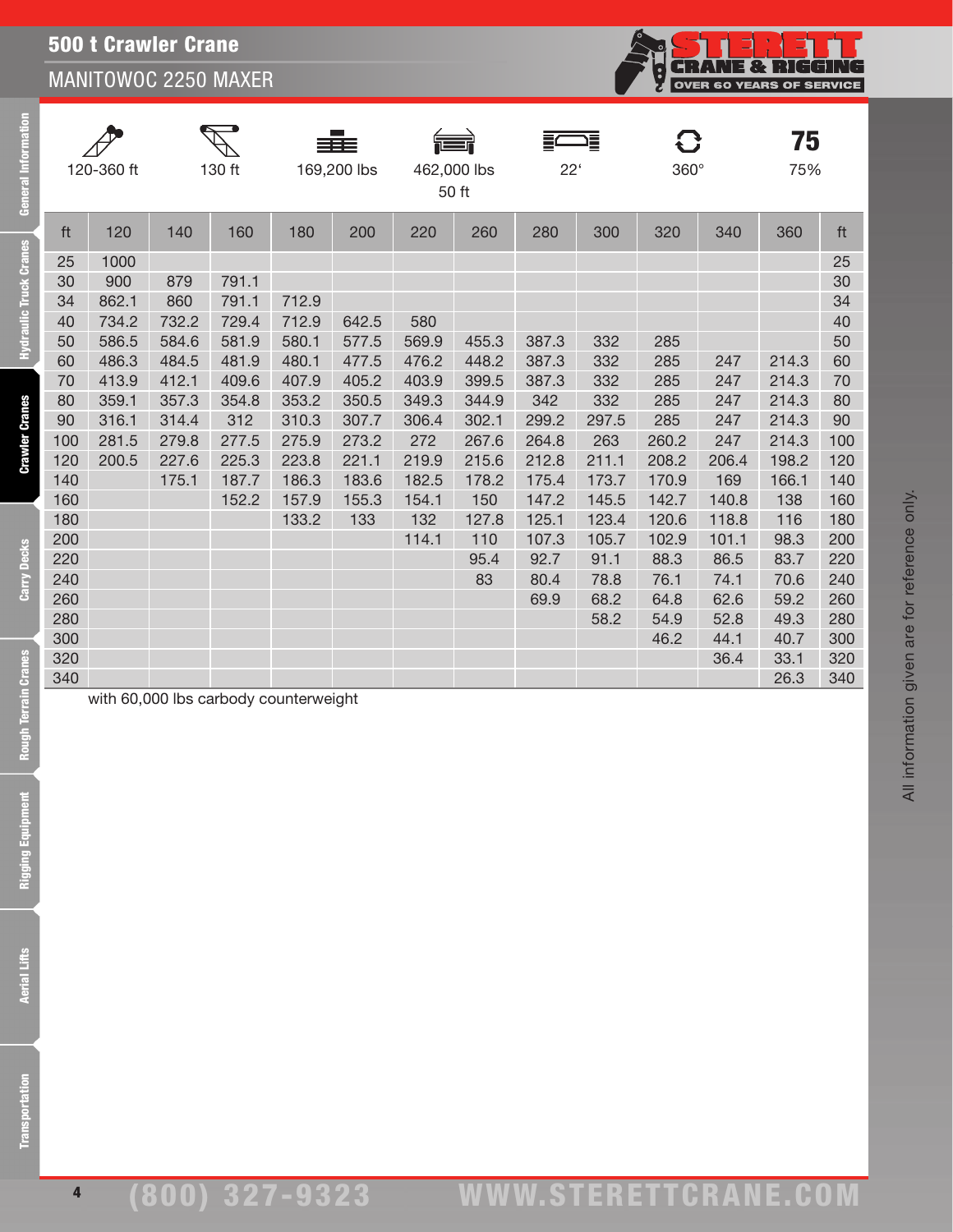

ww.TDKv.com

50' 0" POSITIO

30 0" POSITION<br>37 8" TAILSWING<br>47 0" TAILSWING

 $\frac{1}{2}$   $\frac{1}{2}$  $J_{\alpha}$ 

 $\dot{\mathbb{C}}$  ROTATIO

曍

www.STERETTCRAnE.Com

60

80

100

120

140

160

180

200

220

240

260

280

40





420  $410$ 

 $400$ 

່∘່



(800) 327-9323

300

320

340

360

380

General Information

5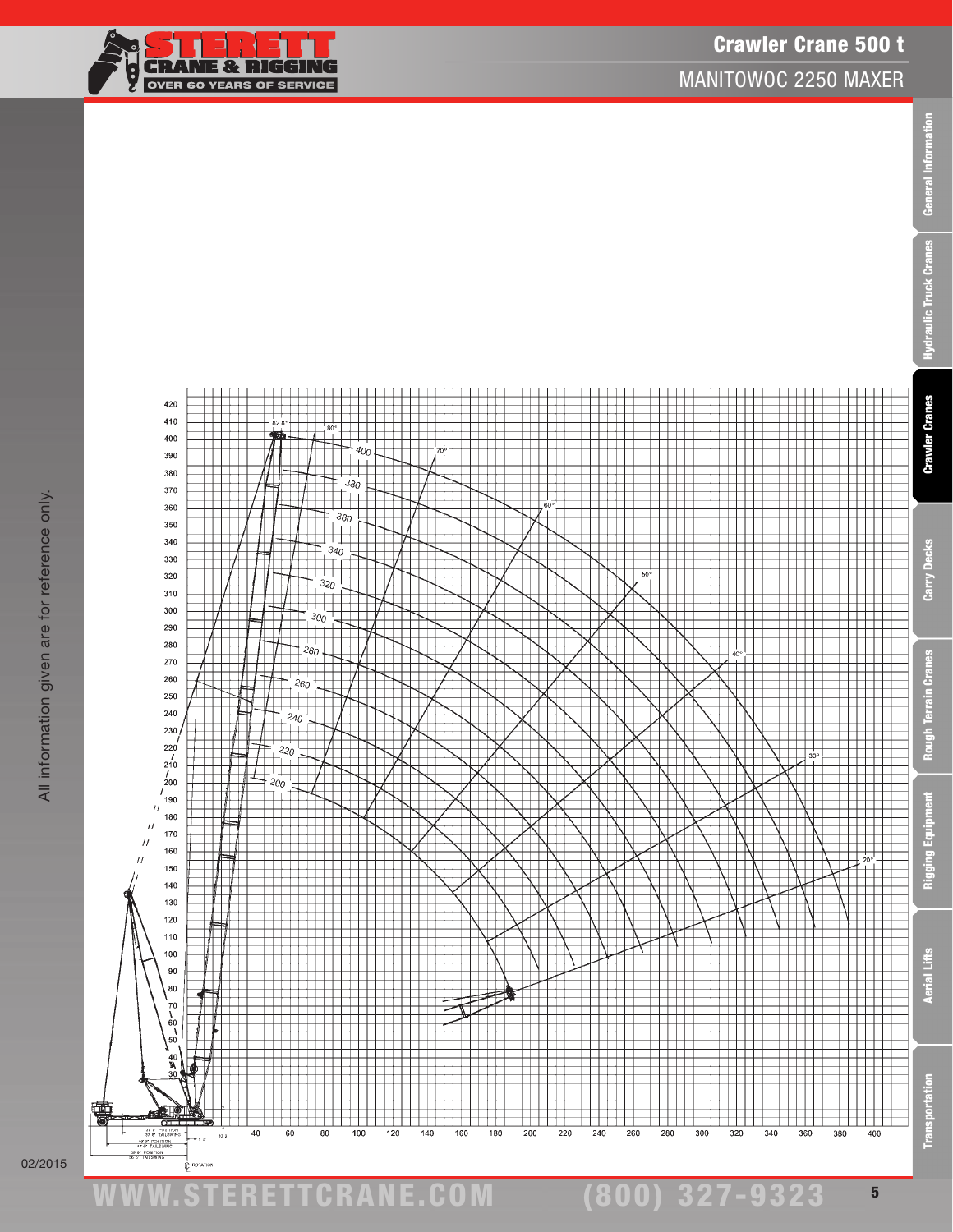## 500 t Crawler Crane MANITOWOC 2250 MAXER

|     | 200-400 ft | 130 ft |       | 169,220 lbs |       | 462,000 lbs<br>50 ft |       | €<br>$22^{\circ}$ |       | 8<br>360° | 75<br>75% |     |
|-----|------------|--------|-------|-------------|-------|----------------------|-------|-------------------|-------|-----------|-----------|-----|
| ft  | 200        | 220    | 240   | 260         | 280   | 300                  | 320   | 340               | 360   | 380       | 400       | ft  |
| 38  | 600        | 567.9  | 515.3 |             |       |                      |       |                   |       |           |           | 38  |
| 50  | 545.8      | 543.7  | 500.3 | 437.3       | 370.3 | 313.3                | 280.9 | 241               |       |           |           | 50  |
| 60  | 452.3      | 450.3  | 447.6 | 427.3       | 347.4 | 311.1                | 276.9 | 239.8             | 202.4 | 175.8     | 148       | 60  |
| 70  | 384.8      | 382.8  | 380.1 | 379.6       | 325.7 | 300.3                | 272.9 | 237.6             | 192.3 | 171.8     | 135.8     | 70  |
| 80  | 333.6      | 331.7  | 329   | 328.6       | 305.7 | 281.9                | 262   | 235.4             | 178.1 | 162.3     | 124.1     | 80  |
| 90  | 293.5      | 291.6  | 289   | 288.6       | 286.8 | 264.9                | 245.5 | 225.9             | 164.7 | 149.8     | 112.8     | 90  |
| 100 | 261.3      | 259.4  | 256.8 | 256.4       | 256.5 | 248.9                | 229.8 | 211.4             | 151.9 | 137.9     | 106.8     | 100 |
| 110 | 234.8      | 233    | 230.3 | 230         | 230.1 | 229.4                | 215.1 | 197.9             | 139.8 | 131.3     | 105.8     | 110 |
| 120 | 212.6      | 210.8  | 208.2 | 207.8       | 208   | 207.3                | 201   | 185.2             | 128.8 | 129.7     | 104.8     | 120 |
| 130 | 193.8      | 192    | 189.4 | 189         | 189.2 | 188.6                | 184.5 | 173.2             | 127   | 128.1     | 103.8     | 130 |
| 150 | 163.5      | 161.7  | 159.1 | 158.8       | 159   | 158.4                | 154.3 | 153.7             | 123.4 | 124.9     | 101.8     | 150 |
| 170 | 140.1      | 138.4  | 135.9 | 135.6       | 135.8 | 135.2                | 131.1 | 130.5             | 119.8 | 121.7     | 99.8      | 170 |
| 190 | 121.5      | 119.9  | 117.4 | 117.1       | 117.4 | 116.8                | 112.6 | 112.1             | 112   | 111.3     | 97.8      | 190 |
| 210 |            | 104.8  | 102.3 | 102.1       | 102.4 | 101.8                | 97.7  | 97.2              | 97.1  | 96.3      | 95.8      | 210 |
| 230 |            |        | 89.7  | 89.6        | 89.9  | 89.4                 | 85.2  | 84.7              | 84.7  | 83.9      | 83.7      | 230 |
| 250 |            |        |       | 78.9        | 79.3  | 78.8                 | 74.7  | 74.3              | 74.2  | 73.5      | 73.3      | 250 |
| 270 |            |        |       |             | 66.3  | 67.6                 | 65.7  | 65.3              | 65.3  | 64.6      | 64.3      | 270 |
| 290 |            |        |       |             |       | 51.2                 | 57.8  | 57.5              | 57.5  | 56.8      | 56.6      | 290 |
| 310 |            |        |       |             |       |                      | 50.9  | 50.6              | 50.7  | 50        | 49.8      | 310 |
| 330 |            |        |       |             |       |                      |       | 43.5              | 44.7  | 44        | 43.9      | 330 |
| 350 |            |        |       |             |       |                      |       |                   | 33.7  | 35.1      | 36.6      | 350 |
| 370 |            |        |       |             |       |                      |       |                   |       | 25.2      | 27.4      | 370 |
| 390 |            |        |       |             |       |                      |       |                   |       |           | 18.6      | 390 |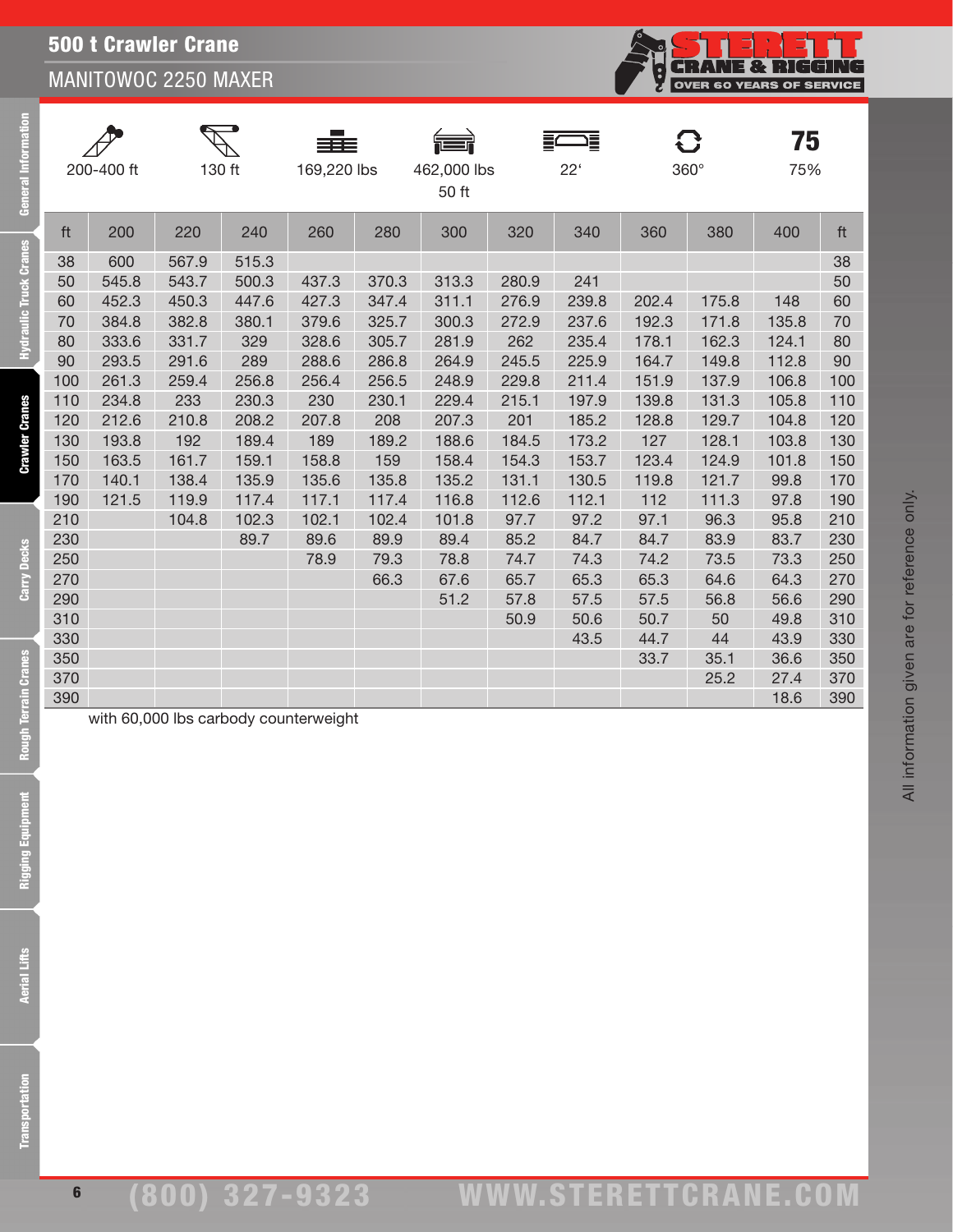

02/2015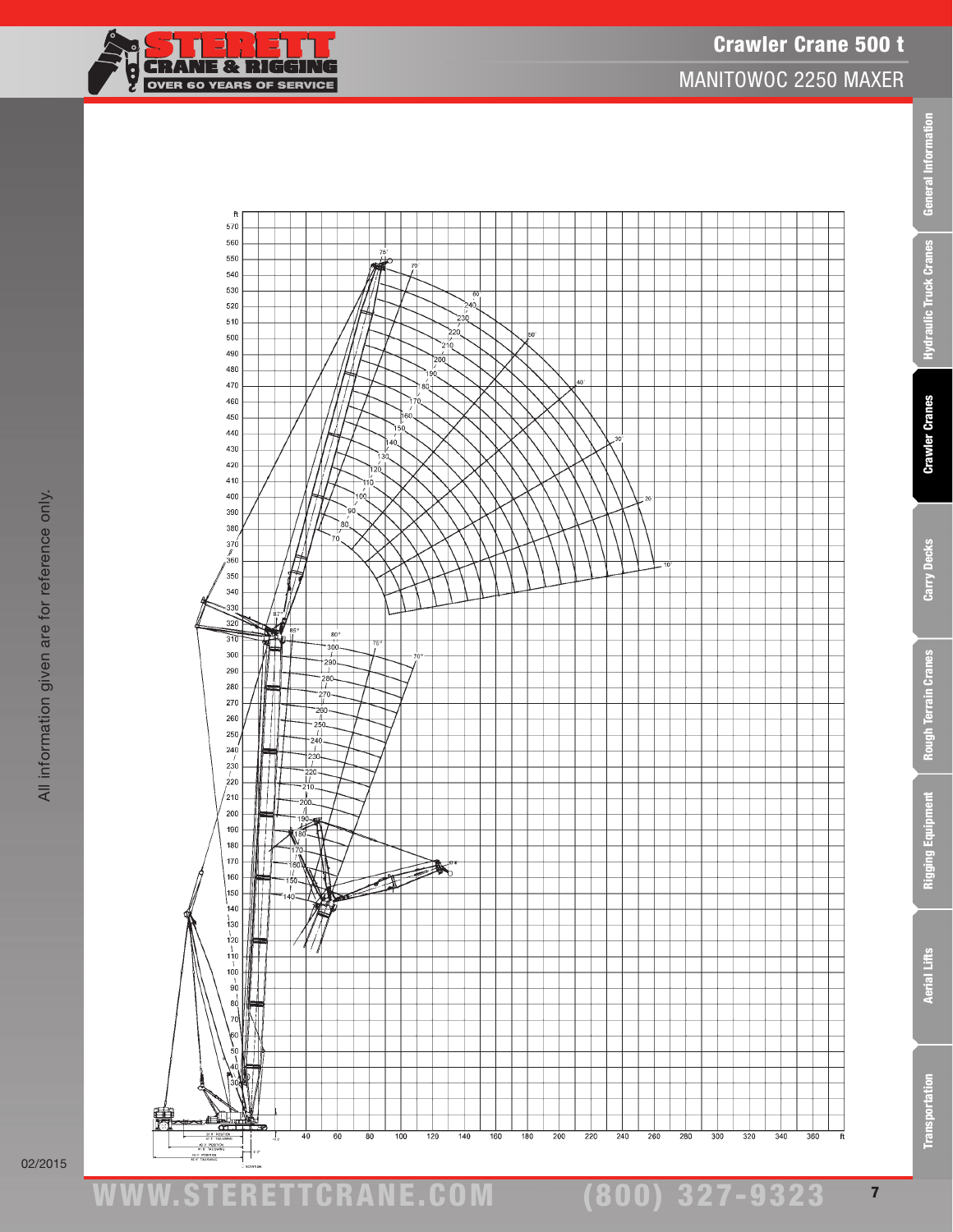

All information given are for reference only.

All information given are for reference only.

| 140-300 ft<br>$87^\circ$ |        | 130 ft | 70-240 ft |       | ≡≡≡<br>169,200 lbs | 运工<br>462,000 lbs<br>50 ft |       | 這<br>$22^{\circ}$ |       | 75<br>75% |     |
|--------------------------|--------|--------|-----------|-------|--------------------|----------------------------|-------|-------------------|-------|-----------|-----|
| ft                       | $140*$ | 180*   | 70<br>220 | 260   | 300                | $140*$                     | 180*  | 130<br>220        | 260   | 300       | ft  |
| 45                       | 500    |        | 319       |       |                    |                            |       |                   |       |           | 45  |
| 55                       | 402.9  | 367.5  | 304.2     | 228.4 | 167.9              |                            |       |                   |       |           | 55  |
| 65                       | 340.8  | 338.6  | 284.8     | 225   | 166.1              | 303.8                      |       | 206.2             | 163.1 | 123       | 65  |
| 80                       | 246    | 264.1  | 242.8     | 203.3 | 162.5              | 263.9                      | 252.6 | 187.7             | 150.9 | 120       | 80  |
| 95                       |        |        |           |       |                    | 212.8                      | 228.7 | 167.6             | 137   | 110.6     | 95  |
| 105                      |        |        |           |       |                    | 179.3                      | 192.2 | 154.6             | 127.8 | 104.2     | 105 |
| 115                      |        |        |           |       |                    | 152                        | 162.9 | 142.5             | 119.2 | 98.1      | 115 |
| 130                      |        |        |           |       |                    | 128                        | 137.9 | 127.3             | 108   | 89.9      | 130 |
| 140                      |        |        |           |       |                    | 106.1                      | 115.7 | 112.6             | 102.3 | 85.6      | 140 |
| 150                      |        |        |           |       |                    | 84.5                       | 99    |                   | 92.2  | 83.3      | 150 |

ft <sup>190</sup> <sup>240</sup> ft 140\* 180\* <sup>220</sup> <sup>260</sup> <sup>300</sup> 140\* 180\* <sup>220</sup> <sup>260</sup> <sup>300</sup> 80 189.6 134.3 109 87.2 80 189.6 139.6 134.3 109 87.2 80 182 168.9 128.9 105.1 84.3 97.5 79.9 63.6 90 174.4 162.6 122.9 100.6 81 134.7 120.5 94.6 77.6 62 100 146.8 147.1 109.8 90.8 73.8 120.7 114.1 87.7 72.2 57.9 120 116.8 123.2 96.6 80.8 66.4 107.1 105.7 80 66.1 53.2 140 83.2 88.2 79.4 67.6 56.3 84.4 88.4 68.1 56.7 46 170 59.9 60.3 59.7 58.6 49.4 59.8 63.1 57.4 48.2 39.3 200 45.4 48.6 45.4 41.4 34.1 230 35.5 38.9 39.3 39.1 32.3 245 25.1 31 28.4 31.3 260

with 60,000 lbs carbody counterweight \*85° boom angle

**Rough Terrain Cranes** 

eral Information

draulic Truck Cranes

**Crawler Cranes** 

Carry Decks

8

with 60,000 lbs carbody counterweight

\*85° boom angle

## (800) 327-9323 www.STERETTCRAnE.Com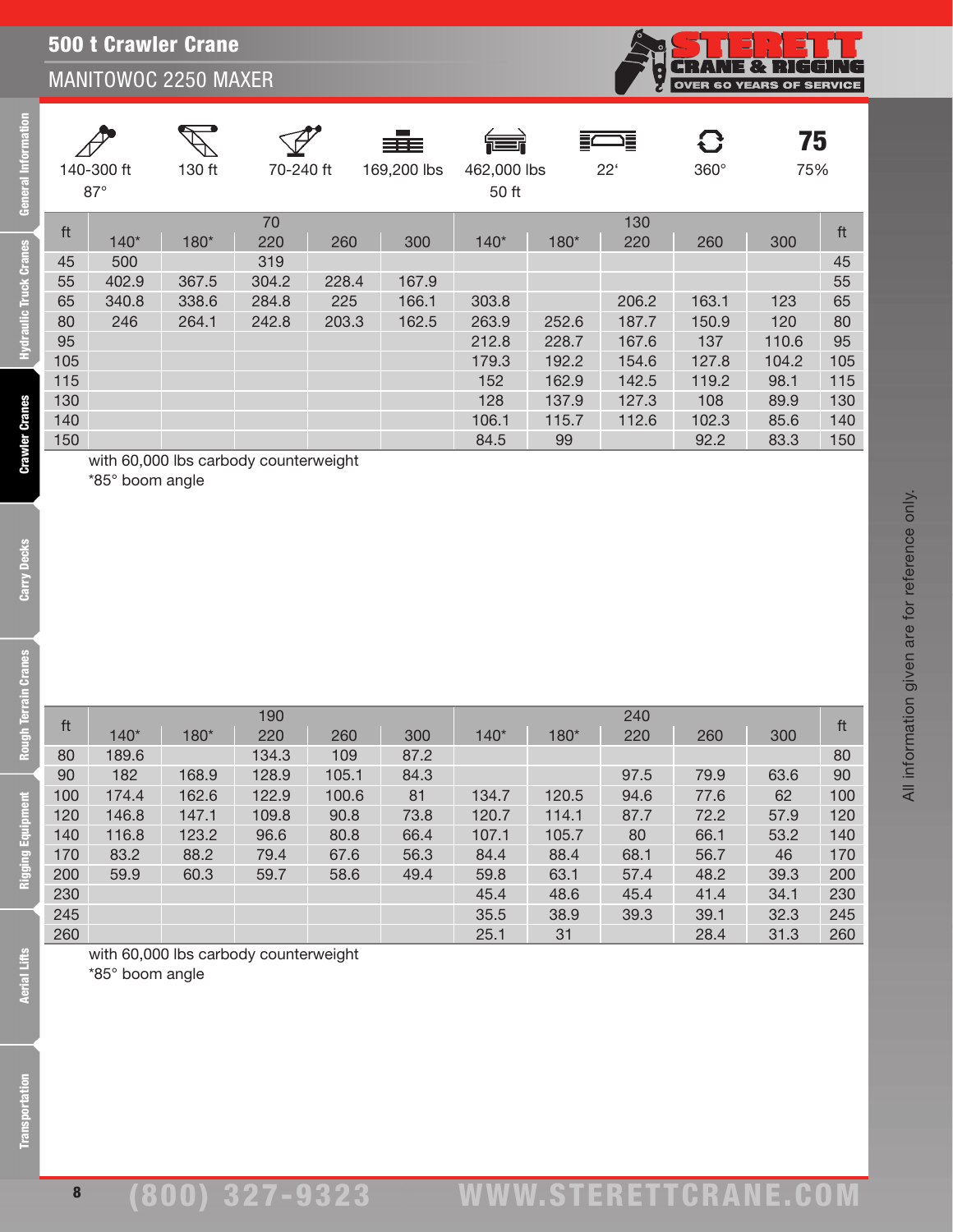|                          | ः । । न न । । । न<br>57 S N N 1 2 3 4<br>Н<br>$\left  \rule{0pt}{10pt}\right.$<br><b>MANITOWOC 2250 MAXER</b><br><b>OVER 60 YEARS OF SERVICE</b> |        |           |       |                                            |       |       |              |                  |           |     |  |  |  |  |
|--------------------------|--------------------------------------------------------------------------------------------------------------------------------------------------|--------|-----------|-------|--------------------------------------------|-------|-------|--------------|------------------|-----------|-----|--|--|--|--|
| 140-300 ft<br>$80^\circ$ |                                                                                                                                                  | 130 ft | 70-240 ft |       | ≣≡≡<br>169,200 lbs<br>462,000 lbs<br>50 ft |       |       | $22^{\circ}$ | 8<br>$360^\circ$ | 75<br>75% |     |  |  |  |  |
| ft                       |                                                                                                                                                  |        | 70        |       |                                            |       |       | 130          |                  |           | ft  |  |  |  |  |
|                          | 140                                                                                                                                              | 180    | 220       | 260   | 300                                        | 140   | 180   | 220          | 260              | 300       |     |  |  |  |  |
| 65                       | 414.9                                                                                                                                            |        |           |       |                                            |       |       |              |                  |           | 65  |  |  |  |  |
| 75                       | 358.6                                                                                                                                            | 350.8  |           |       |                                            |       |       |              |                  |           | 75  |  |  |  |  |
| 90                       | 259                                                                                                                                              | 290.4  | 283.6     | 237.6 | 173.6                                      | 281.8 |       |              |                  |           | 90  |  |  |  |  |
| 100                      | 210.7                                                                                                                                            | 244.5  | 253.7     | 234.4 | 172.2                                      | 231.6 | 255.1 | 226          |                  |           | 100 |  |  |  |  |
| 120                      |                                                                                                                                                  |        |           | 202.2 | 168.4                                      | 176.1 | 199.3 | 205.7        | 167.2            | 126.1     | 120 |  |  |  |  |
| 140                      |                                                                                                                                                  |        |           |       |                                            | 138   | 144.6 | 162.2        | 150.1            | 121.7     | 140 |  |  |  |  |
| 160                      |                                                                                                                                                  |        |           |       |                                            | 98.8  | 111.2 | 127.3        | 131.8            | 109.4     | 160 |  |  |  |  |
| 170                      |                                                                                                                                                  |        |           |       |                                            |       | 87.8  | 105.2        | 121.6            | 103.4     | 170 |  |  |  |  |
| 180                      |                                                                                                                                                  |        |           |       |                                            |       |       |              | 105.4            | 98.3      | 180 |  |  |  |  |
| 190                      |                                                                                                                                                  |        |           |       |                                            |       |       |              |                  | 95        | 190 |  |  |  |  |

with 60,000 lbs carbody counterweight

**STIERET** 

| ft  |       |       | 190   |       |      | 240   |       |       |      |      |     |  |
|-----|-------|-------|-------|-------|------|-------|-------|-------|------|------|-----|--|
|     | 140   | 180   | 220   | 260   | 300  | 140   | 180   | 220   | 260  | 300  | ft  |  |
| 120 | 170.3 | 165.5 |       |       |      |       |       |       |      |      | 120 |  |
| 150 | 123.4 | 130.9 | 134.5 | 110.7 | 88.9 | 109.7 | 109.9 | 102.9 | 84.7 |      | 150 |  |
| 180 | 85    | 93.7  | 102.5 | 97.1  | 79.5 | 89    | 93.1  | 93.7  | 79.1 | 63.3 | 180 |  |
| 210 | 61.1  | 69.5  | 77.2  | 82.3  | 68.7 | 63.8  | 69.7  | 75.7  | 70.6 | 57.2 | 210 |  |
| 240 |       |       |       | 57.3  | 59.7 | 49.5  | 54.9  | 57    | 61.2 | 50.2 | 240 |  |
| 270 |       |       |       |       |      | 31.4  | 35    | 40.4  | 45.3 | 43.7 | 270 |  |
| 300 |       |       |       |       |      |       |       |       |      | 31   | 300 |  |

with 60,000 lbs carbody counterweight

**Transportation** 

02/2015

Crawler Crane 500 t

**General Information** 

**Hydraulic Truck Cranes** 

**Crawler Cranes** 

Carry Decks

**Rough Terrain Cranes** 

**Rigging Equipment**